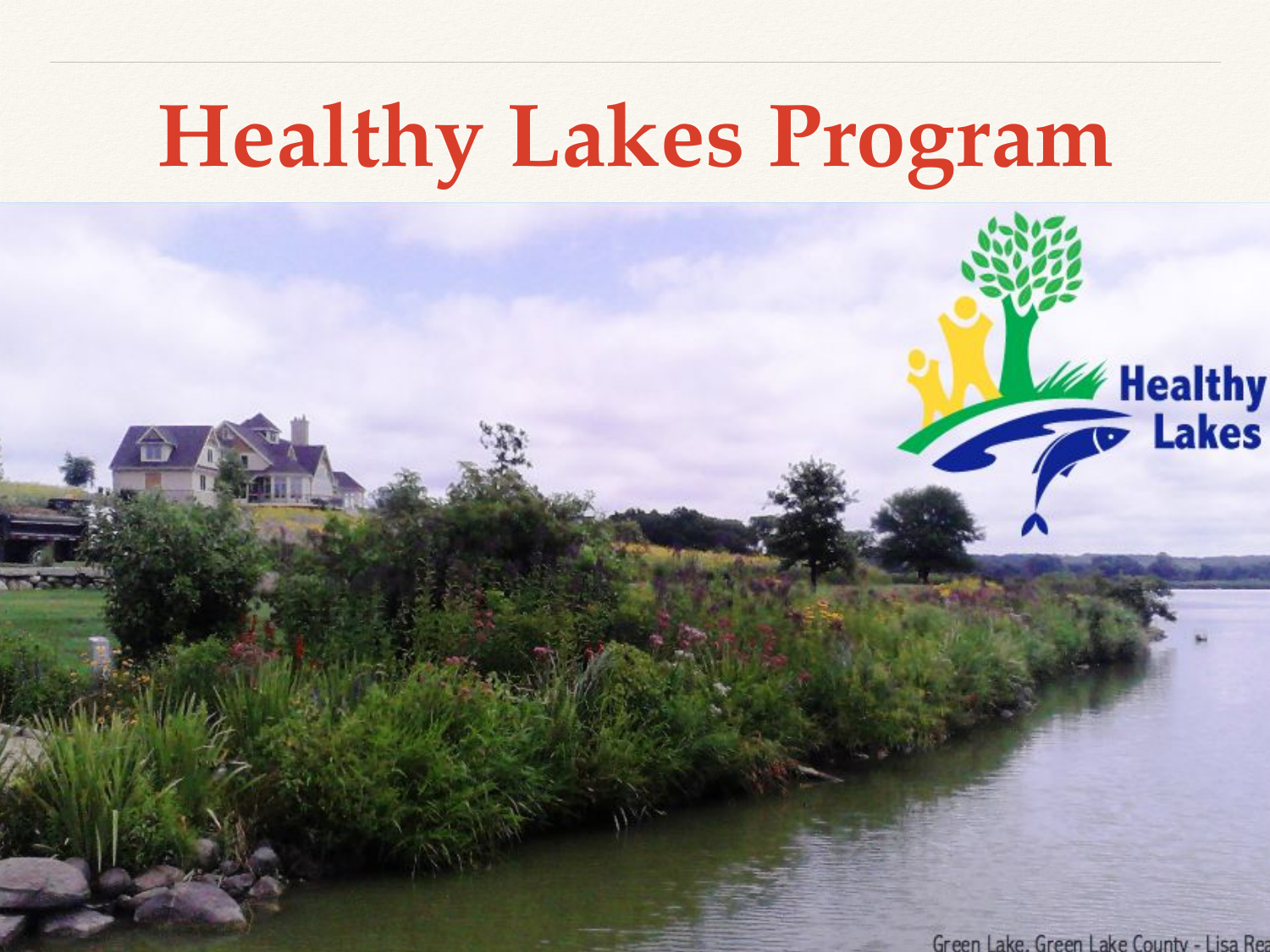#### **Status on our grant**

**Healthy Lakes Program Committee Report** - Annual Meeting, August, 2020 *by: Peggy Lauritsen*

I am the Healthy Lakes Champion for our District. We currently are working on our second DNR grant # LPT60019 until 12-31-2021. It includes 7 shoreline restoration projects and 2 rain gardens.

On July 19, 2020, Polk County was severely damaged by tornados. Our lake was in the bullseye for a great amount of damage, with much trauma in the area. It was impossible to make progress on our HL grant during the season in 2019. Therefore, I requested an additional year extension from the DNR to complete our projects by the end of 2021.

Another difficulty this year, (due to COVID-19 influences), is the lack of availability of landscapers and a very low supply of native plants. That is delaying progress on our projects.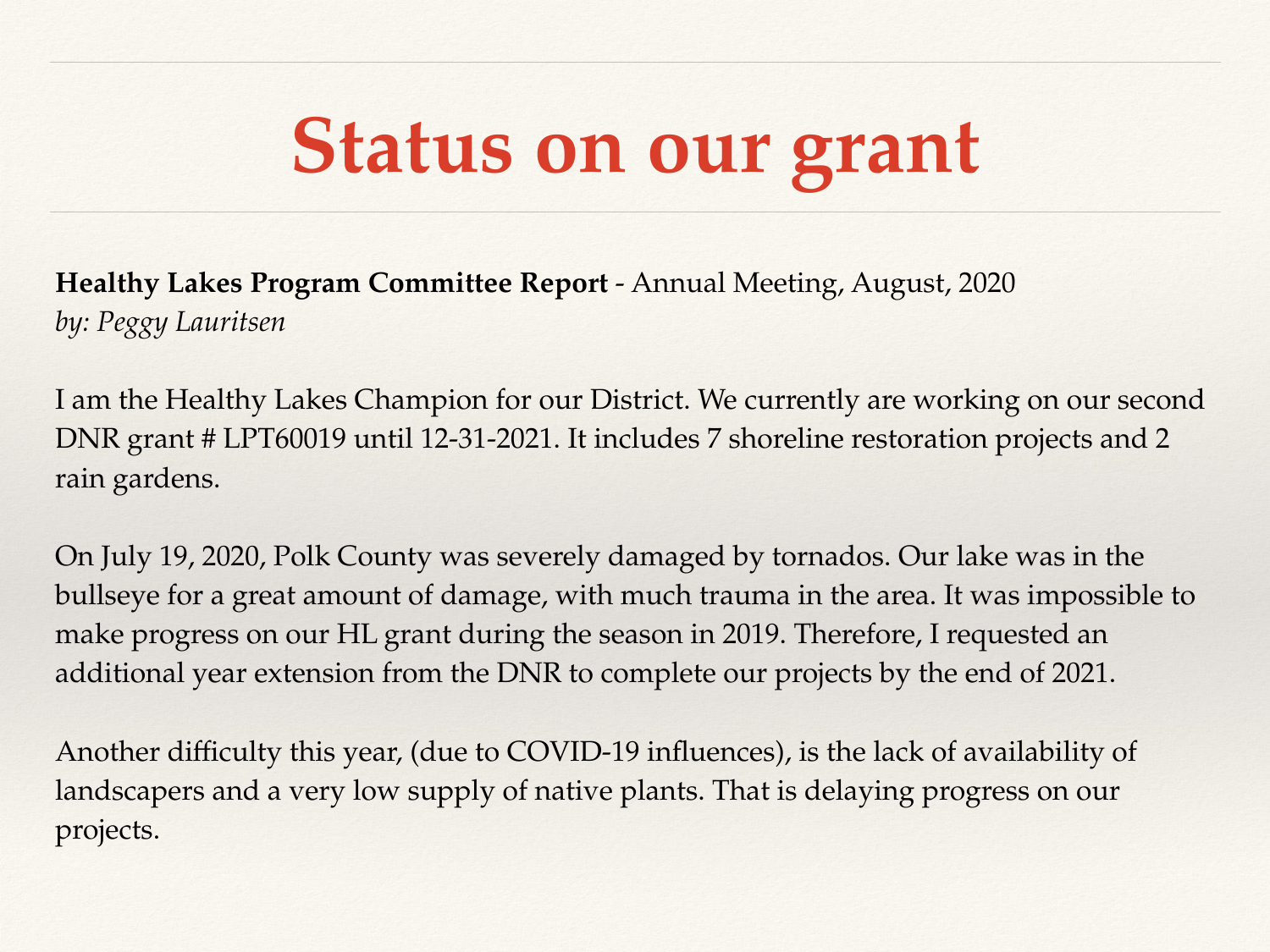### **Goal: reduce algae blooms**

**SINCE 2015, We HAVE FOCUSED ON A NEW DNR GRANT INITIATIVE** aimed at reducing phosphorus that causes algae blooms on our lake.

**The Healthy Lakes Program** is a way for PROPERTY OWNERS to **manage**  runoff water on their property, and restore shoreline buffers that improve water quality. Reducing the shoreline footage that is mowed or trimmed is part of our goal. Native plants filter runoff water before it enters the lake, reducing phosphorus loading.

Healthy Lakes Program is **key to our lake plan goals #1 and #6**